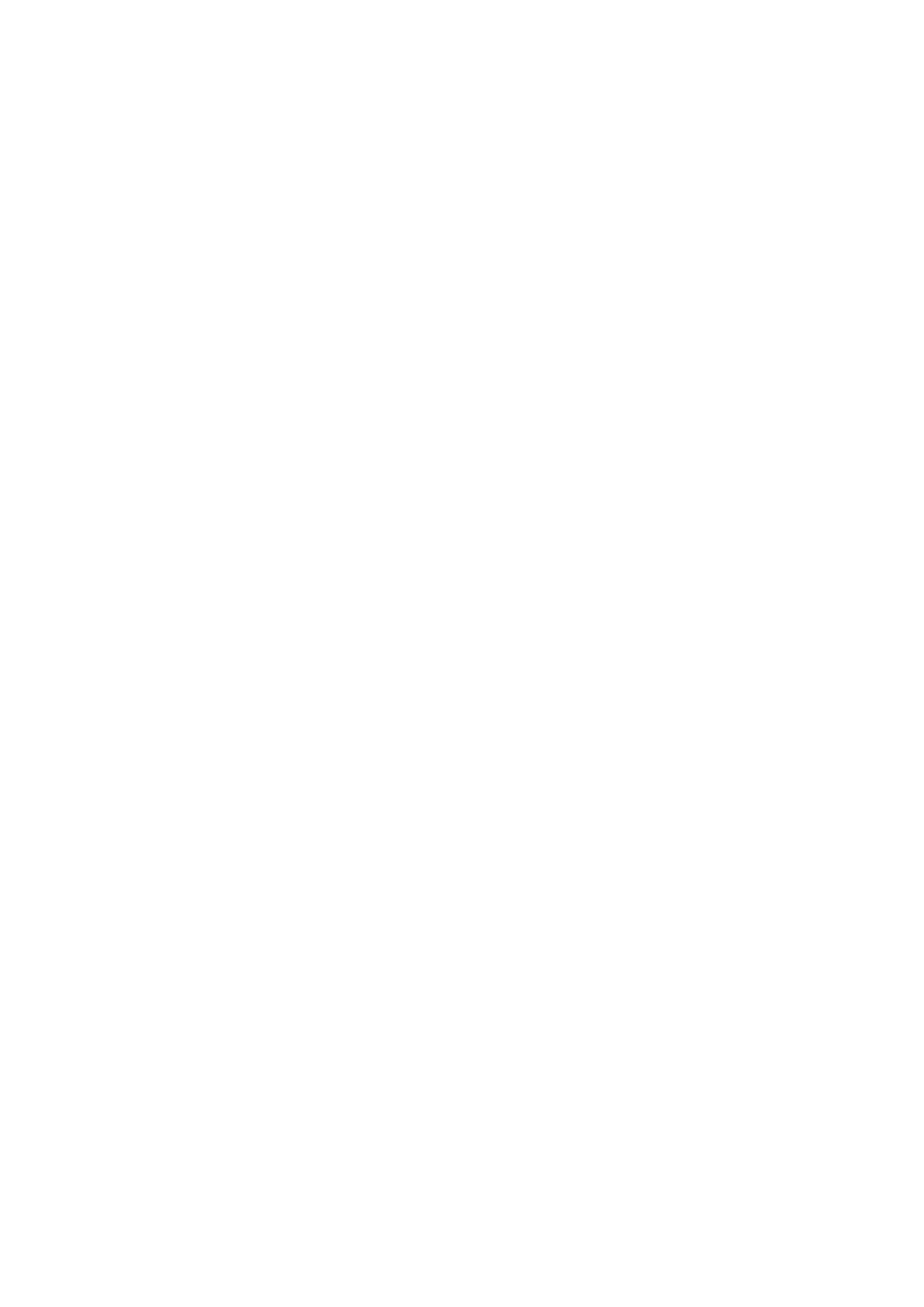**EUROPEAN UNIVERSITY INSTITUTE, FLORENCE MAX WEBER PROGRAMME**

*"Against Accountability"* 

**JANE MANSBRIDGE**

MAX WEBER LECTURE No. 2010/07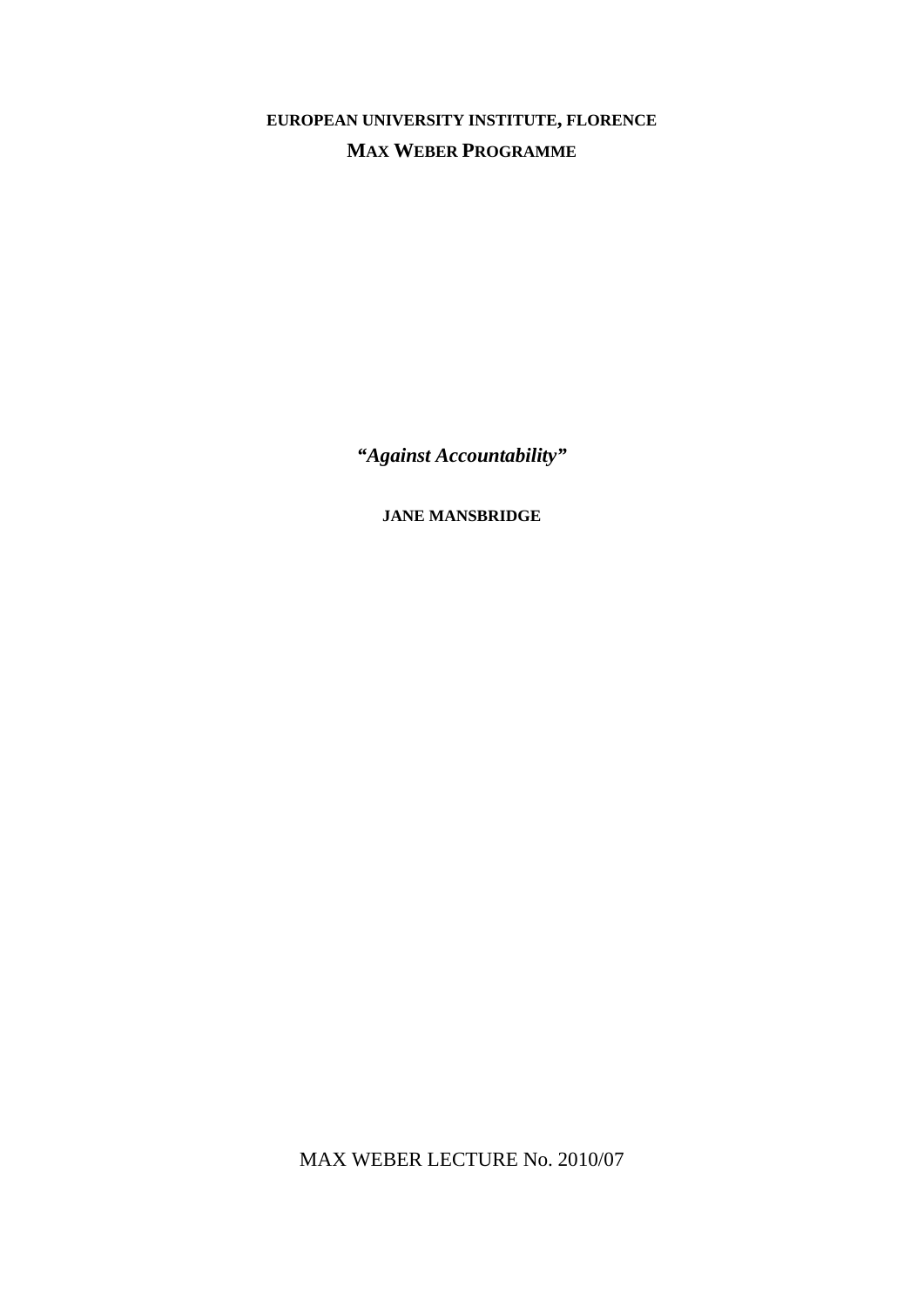This text may be downloaded for personal research purposes only. Any additional reproduction for other purposes, whether in hard copy or electronically, requires the consent of the author(s), editor(s). If cited or quoted, reference should be made to the full name of the author(s), editor(s), the title, the working paper or other series, the year, and the publisher.

The author(s)/editor(s) should inform the Max Weber Programme of the EUI if the paper is to be published elsewhere, and should also assume responsibility for any consequent obligation(s).

ISSN 1830-7736

© 2010 Jane Mansbridge

Printed in Italy European University Institute Badia Fiesolana I – 50014 San Domenico di Fiesole (FI) Italy Hwww.eui.eu H cadmus.eui.eu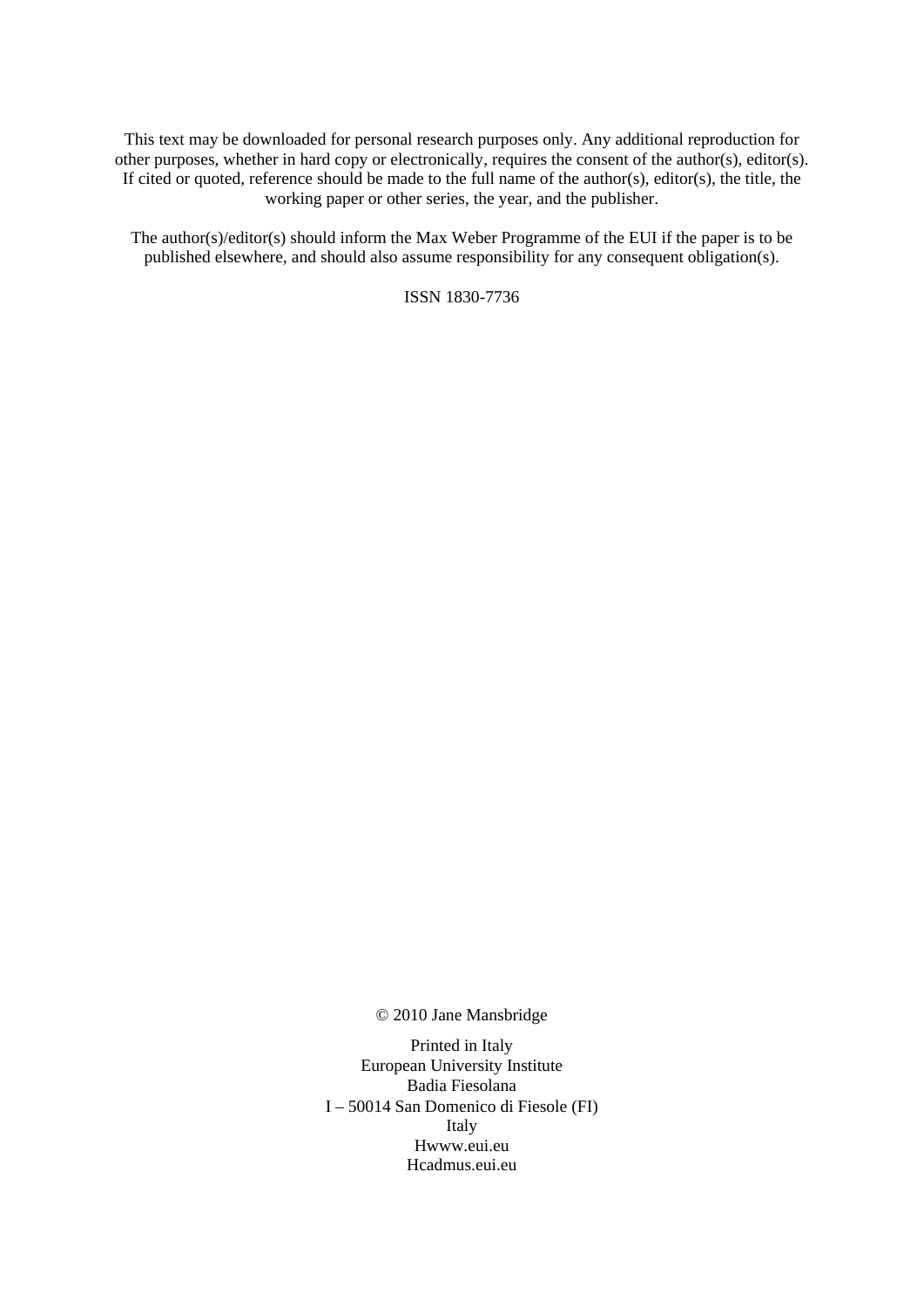## **Abstract**

Although relatively corrupt regimes require citizen monitoring and accountability enforced by the threat of sanction, this kind of relationship between citizens and their agents is inefficient and normatively unsatisfying. In relatively uncorrupt regimes, citizens do not need to depend so heavily on this "sanctions model," with its sanction-based accountability. Instead they can have a relationship with their representatives based on a "selection model" in which they select representatives who act "gyroscopically" from their own internal motivations and are replaced when the alignment between constituents and their representatives erodes. The more corrupt the regime, the more the relationship must be founded on sanction-based accountability. The less corrupt the regime, the more the citizens can afford representative relationships based primarily on a well-warranted sense of common purpose. The appropriate size of the selection "core" and sanction "periphery" depends in large part on the degree of corruption in the regime.

## **Keywords**

Accountability, sanctions model, selection model.

*The lecture was delivered on 25 October 2010* 

*For an earlier treatment with complete references, see Mansbridge, "A 'Selection Model' of Political Representation,"* The Journal of Political Philosophy *17 (4): 369-398 (2009).* 

*Jane Mansbridge John F. Kennedy School of Government, Harvard University*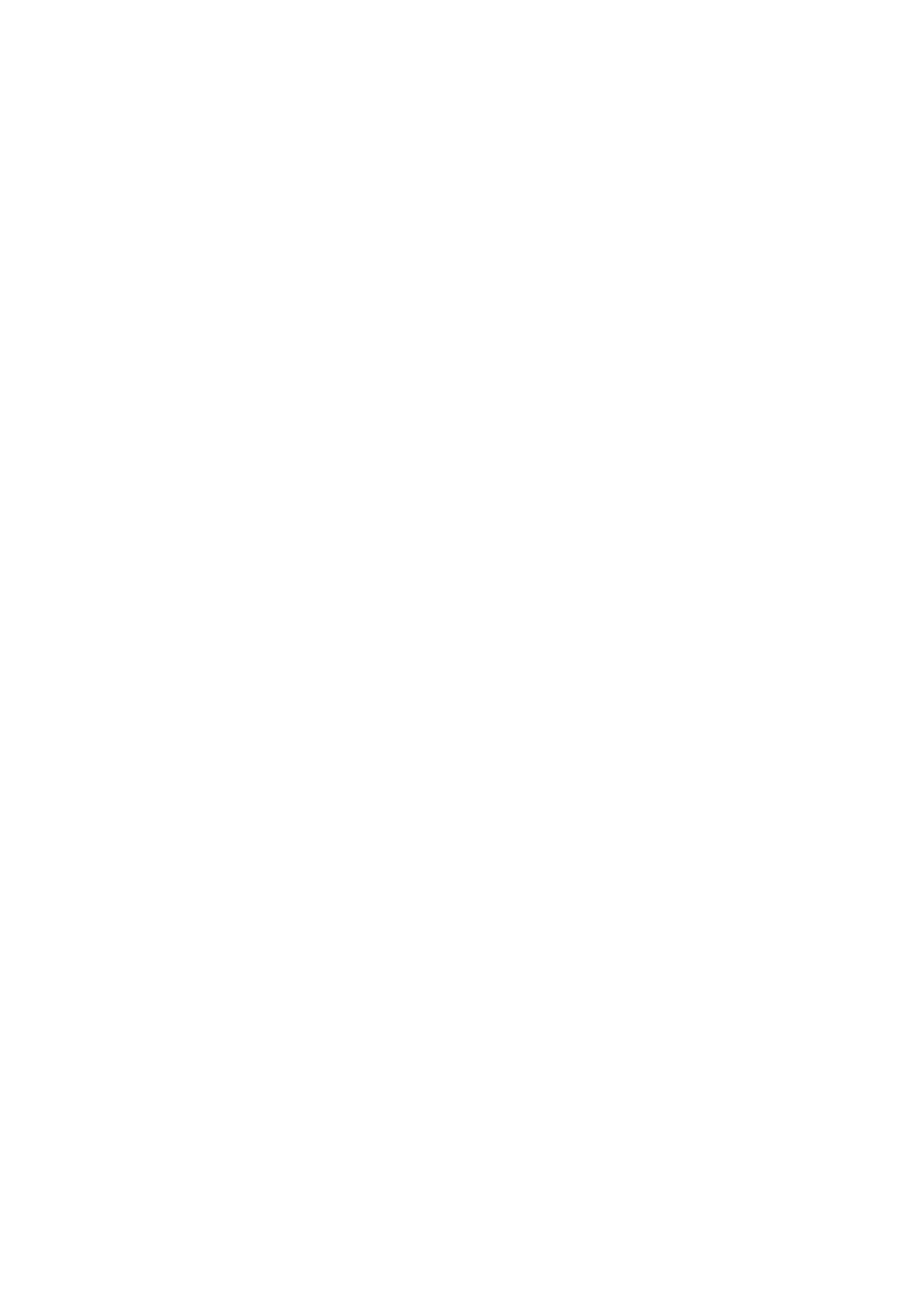Everywhere you turn these days, you hear calls for greater accountability. I am not going to take a stand against all accountability – not against accountable political parties, for example, or against accountability in corrupt regimes. Instead I will argue against the wholesale application of what I think is in many cases a flawed model of what gets the best results.

To be clear at the outset, when I speak of accountability, I mean the understanding of accountability that is now relatively hegemonic in the discipline of political science – namely, that to hold an agent *accountable* means that you, the principal, have means of *monitoring* that agent and imposing *sanctions* if he or she does not do a good job. So to say that someone is not accountable means that they are relatively impervious to sanctions. For example, Adam Przeworski, Susan Stokes, and Bernard Manin, in an influential volume on accountability about ten years ago, adopted this meaning. The model they employ is the one that today I am going to argue is flawed.

This is the outline of my talk: first I will briefly describe the Przeworski, Stokes, and Manin model, which I will call the *sanctions* model. This is standard understanding of principal-agent relationships, based on what was the hegemonic economic model a decade or so ago and still is the dominant model. Then I will describe an alternative principal-agent relationship, which I call the *selection* model – a model that is possible only in certain specific circumstances. I will show how the standard principal-agent relationship based on sanctions fits the standard understanding of accountability and how it is sometimes counterproductive. I will show how the alternative relationship based on selection fits an alternative understanding of accountability, and how, when this alternative relationship is possible, it can be both more efficient and more morally satisfying.

I will then discuss some of the implications of these two forms of principal-agent relationship. One implication is that sometimes the reigning assumptions in political science that competition in elections is good and long-term incumbency is bad may be just wrong. Another implication is that sometimes the many calls you hear for more transparency in the workings of government may also be wrong.

Finally, I will look at the potential pitfalls in this alternative that I am suggesting, and I will conclude, you will not be surprised, by saying that further work is needed. In my case, this is not an empty formula. I am laying out a somewhat new way of looking at a familiar object, political representation, and once you look at it in this new way, all sorts of interesting problems and insights arise.

To begin, let's look at the standard account of principal-agent relationships both in the discipline of economics and political science. In that model, the principal holds the agent to account through either positive or negative sanctions – promising inducements and making threats, offering carrots and threatening sticks.

I call this the "sanctions model." It works on the understanding of accountability that has now become standard – an understanding based on the principal's capacity to monitor and impose sanctions. I will focus on the imposition of negative sanctions, as that is the way the model is usually understood.

This model makes a lot of sense in the economic realm. We can reasonably assume, with Adam Smith, that "It is not from the benevolence of the butcher, the brewer, or the baker, that we can expect our dinner, but from their regard to their own interest." Similarly, in economic matters, if we are the principals, we can assume that any agents we hire will be acting with regard to their own interest. Therefore we principals need to watch these agents carefully to make sure they are not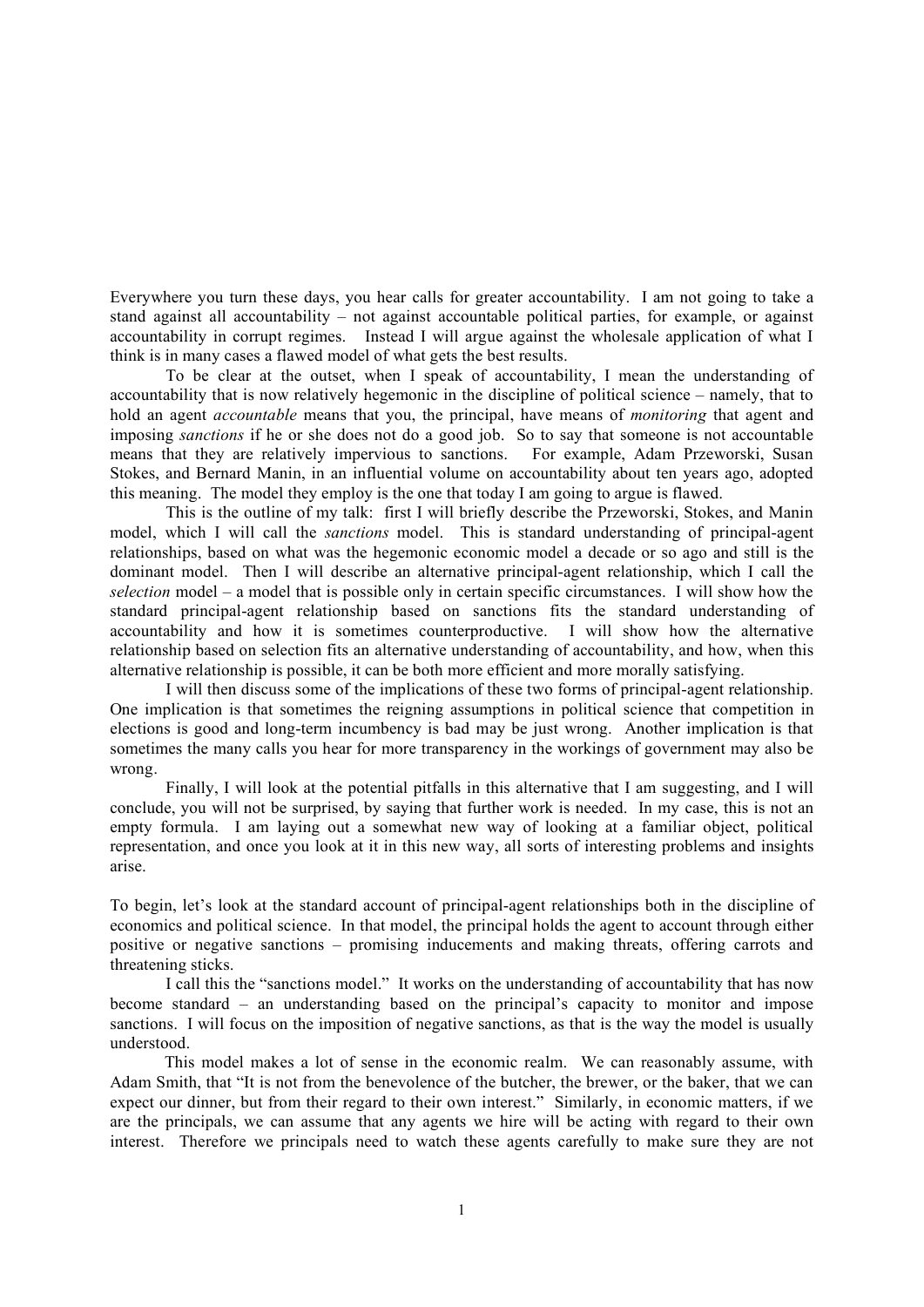deviating from our interests. We need to monitor them. And we need to make them act in our interests by inducing them to do so with rewards and threatening them with sanctions if they deviate. For simplicity in this talk I will treat the threat not to provide a reward as a threat of sanction.

This standard model assumes conflicting interests between the principal and the agent. In the economic realm, where each is acting in regard to her own self-interest, one would usually expect those interests to conflict. For example, the agent would have incentives to shirk (that is, not to do the work), but the principal's interests would be to have the agent work hard.

The role of power in this model is pretty straightforward. Let us define power for purposes of this talk as coercive power, that is, the capacity of A to get B to do something that B would otherwise not do through the threat of sanctions or the use of force. In this model, A exercises power over B. That is how A, the principal, gets B, the agent, to do what B would otherwise not do.

So to put it all together, the concept of accountability in this model involves monitoring and sanctioning. In the pure case, the interests of principal and agent conflict and the agent is motivated to do what the principal wants the agent to do only by power -- the external sanctions that the principal can wield. In order to wield those sanctions effectively, the principal needs to monitor carefully. For that purpose the principal needs transparency.

That is the standard theory.

Now, suppose that the world is such that there is an agent out there who for some reason – some exogenous reason – already wants, internally, to do what the principal wants her to do. This agent is internally motivated. We need not inquire why. Perhaps she has been struck by kryptonite. Just assume that fortuitously the world produces some agents who are internally motivated to want to do whatever it is the principals want them to do. So fortuitously these agents' own interests are aligned with those of the principal.

When the world produces this fortuitous circumstance, it then pays the principal to put in a lot of effort *ex ante*, to select the right agent, whose interests really are aligned with the principal's own interests, and then after that, let that agent act more or less on her own initiative – rather than putting in all the work *ex post*, to monitor and sanction the agent.

If the agent's and the principal's interests are well aligned, the principal can afford to have less monitoring and sanctioning after selection, because the research before selection – for example, looking at the agent's past reputation – has given the principal good reason to believe the principal's and agent's interests are aligned. This is the "selection model."

Here is an example of the selection model. If you hire a caregiver to take care of your kids, you look and look until you find someone you think really loves kids, intrinsically, so that when you are gone, she will act as much as possible the way you would like to have acted. You know you are not going to be able to monitor very well what happens when you are gone. And you know that there will be many unexpected circumstances in which you will want your caregiver to use her best judgment.

Similarly, if you appoint a judge, you want to find someone who intrinsically cares about justice. For constitutional reasons you may want to make that judge's tenure relatively secure. So constitutionally you limit sharply your capacity to sanction. In this case you want to invest relatively heavily *ex ante*, beforehand, in a process of training and selection that will produce people who, because of their own internal motivation, will act the way you want them to act. In this case, of course, the training and the creation of a profession does not eliminate all sanction; it displaces much of sanctioning to the profession, both formally and informally, so that if the system works well, the judges themselves sanction those among them who depart from the norms of good judging. In the organizational literature this is called "network accountability." It has the obvious problem of needing to find ways to call the network itself to account. But for my purposes the main point is that now, after all this training and self-selection, or sorting, into the profession, you can actually find people who have internalized the norms of justice – who now, for their own internal reasons, want to judge justly – and you can select them for a position in which constitutionally you have deprived yourself of much of the capacity to sanction.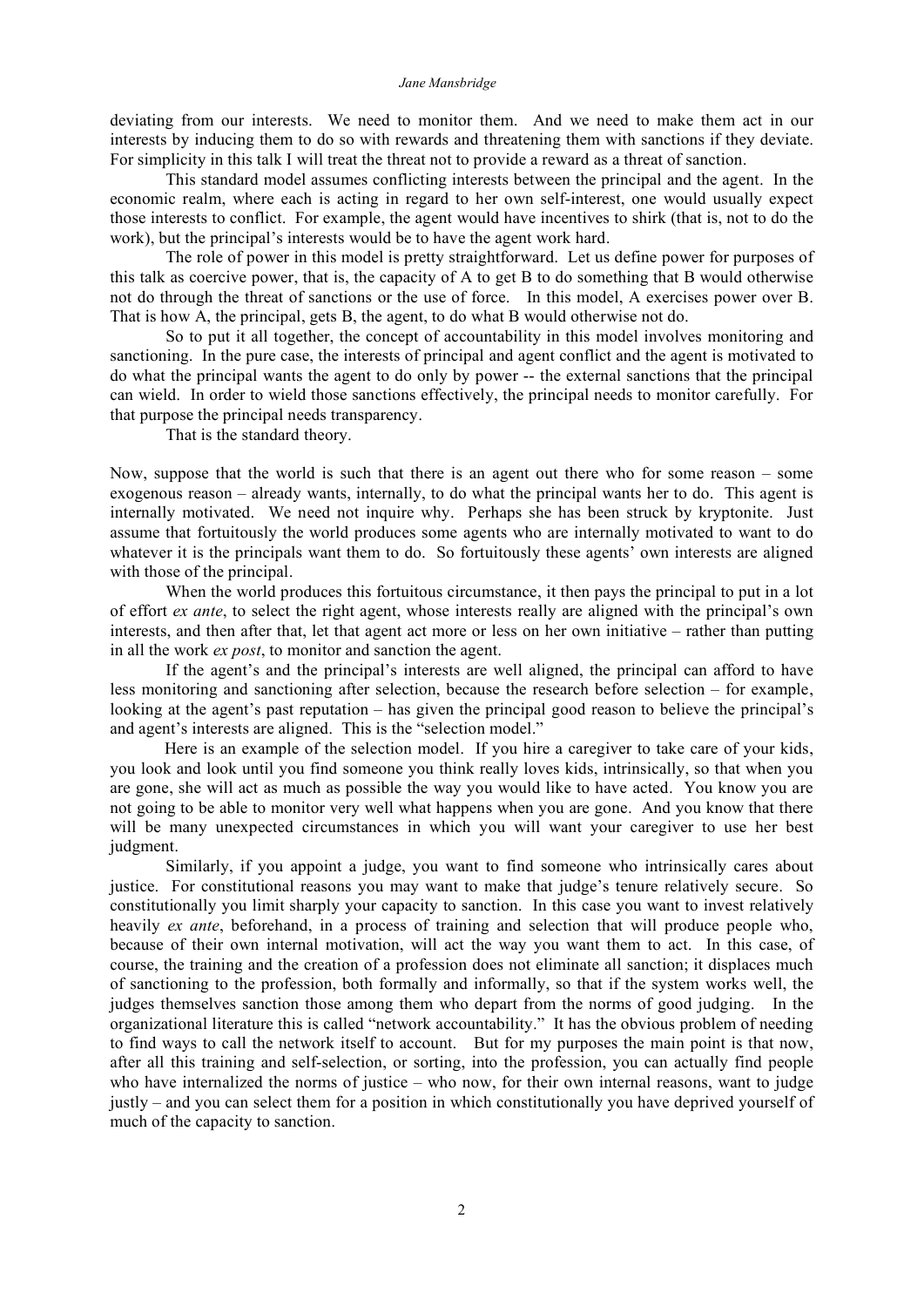Tenure is another example. In order to promote knowledge, we want our senior academics to be relatively insulated from political pressures and the whims of their superiors. But bestowing tenure also limits sharply our future capacity to sanction. In that case, we want to invest relatively heavily in an *ex ante* process of selection that will choose those academics who, because of their own internal motivation, will keep studying whatever they have been studying with the same intensity, dedication, and intelligence as they had before tenure.

Human nature is such, however, that it would be a rare case in which we could do away entirely with sanction. There will always be what I call a *selection core* and a *sanction periphery*. The question is in each set of different circumstances – how big can we make the selection core and how light and delicate the sanction periphery? So that the sanction periphery does a gentle job of disciplining, but is remains as thin as possible, in order not to interfere with the internal motivations that animate the selection core.

Whether or not we can create organizations with a large selection core and thin sanction periphery depends on several factors.

First, and most importantly, it depends on whether the world has produced or could relatively easily produce a sufficient number of potential agents who do have internally motivated interests that are aligned with the interests of the principals. Take, for example, mowing my lawn. Relatively few people out there in the world want to mow my lawn without any external inducement. So the principal-agent relationship between me and the person who mows my grass will have a relatively small selection core and a relatively large sanction periphery. On the other hand, that relationship will probably have *some* selection core. The world may have produced some people who, perhaps for reasons of internal pride, want to work hard and do a good job. If this is the case, then I will try to find and select one of those people. I will ask my neighbors whether they know anyone who is honest, works hard, cares about the work, and is competent. I will look for someone who has a reputation for internal motivation.

To take another example, a friend of mine had the job at Harvard of hiring undergraduates to work over the summer doing garden work, landscaping. She found that it was a good idea to hire athletes, because athletes for their own internal reasons wanted to keep in shape. The athletes had the internal motivation to work hard at the manual labor they were doing.

In short, even with lawn-mowing, the world may produce some differences among individuals in the degree to which they are internally motivated to do the work. When this is the case, if a principal can invest time *ex ante* to find such agents and select them, the principal can save *ex post* on monitoring and sanctioning.

A second factor is how possible it is in a particular job to monitor the work closely. With a caregiver, for example, I could install videocameras everywhere in the house to tape everything that happened while I was off at work. Then I could spend my evenings watching the tapes to discover deviations from duty. But most of us don't want to do that. So we have to trust the caregiver most of the time. Because we cannot monitor easily, we invest fairly heavily *ex ante* in trying to find and select someone who will want, for her own reasons, to do well by our child.

A third factor is the effects of monitoring and sanctioning on the worker. A caregiver who knew she was being taped constantly might not like it. Indeed, the lack of trust that such a procedure would signal might poison her relationship with me and even my child. So the act of monitoring would undermine whatever internal motivation the agent might have. Sanctioning also has costs. It is often expensive to punish. And even when the sanction itself is not costly, there are often considerable costs in finding another worker if the sanction drives the first worker to leave.

Finally, the more the principal wants the agent to use her initiative and act flexibly, in unforeseeable future circumstances, the more a selection model is efficient. By contrast, a system based on monitoring and sanctioning will induce the agent to do only whatever can be monitored and sanctioned, focusing on the measurable means and not the real goal.

These, then, are four important contingencies that determine when one should choose a selection model. A selection model is viable only when aligned agents exist or are in reasonable supply. It is cost-effective to the degree that monitoring is difficult, monitoring and sanctioning have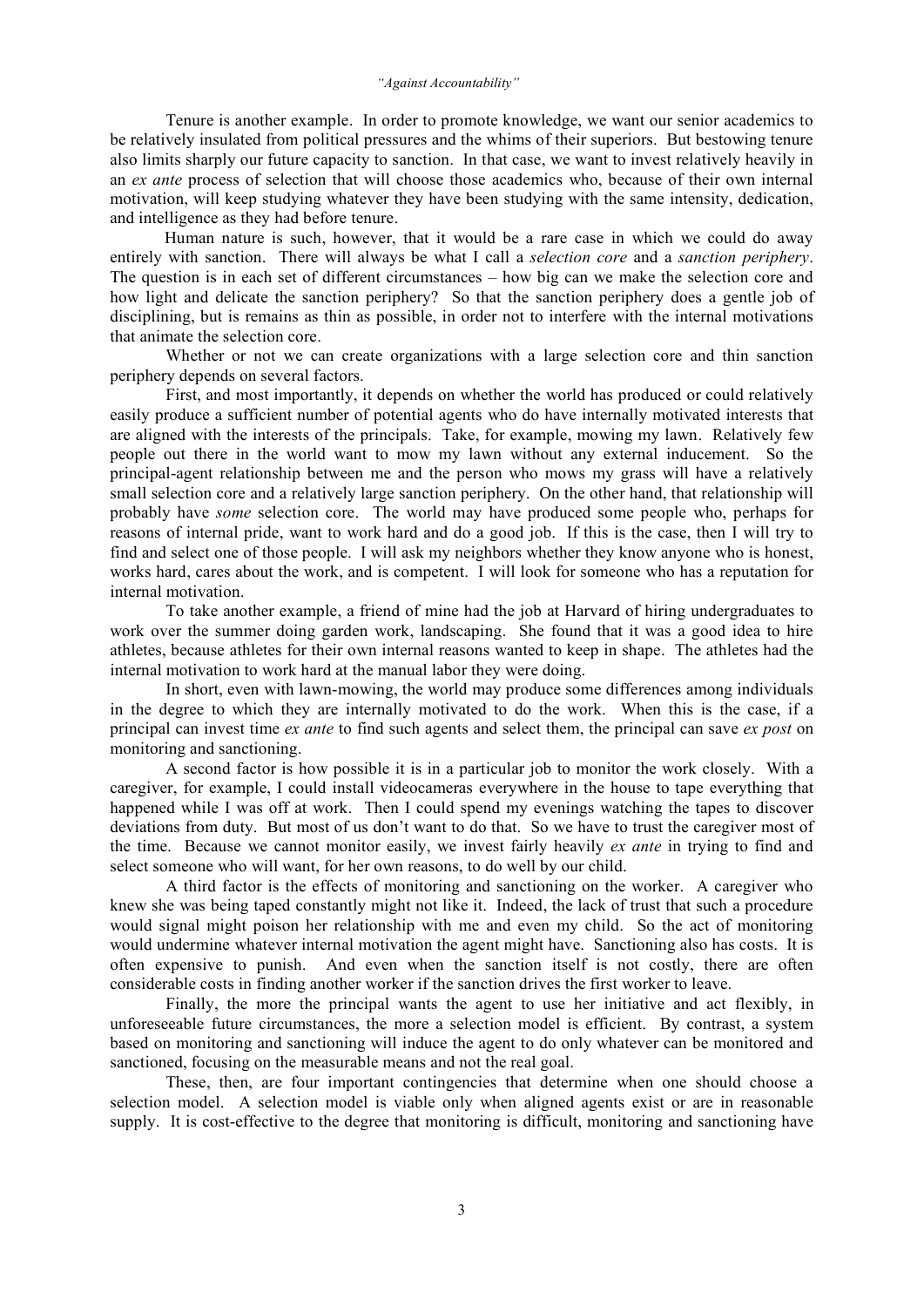high costs and/or bad effects, and where flexibility in unpredictable circumstances is an important part of the job.

Before I apply this to politics, let me look briefly at the role of power in a selection model. Does the principal give up power in this model? Yes and no. The principal gives up power over the agent, but not over the effect. In the circumstances that make a selection model viable and efficient, the principal gets what she wants more often than if she had adopted a sanctions model. She influences the effect. The principal no longer gets the agent to do what the agent would otherwise not do. But if there is an institution involve, she gets the institution (for example, a parliament) to do what it would otherwise not do by placing this agent in it. Moreover, the principal retains the power to remove the agent.

Let me be clear about the difference between selecting and then removing an internally motivated agent, which is what happens in the selection model, and threatening an externally motivated agent with removal, which is what happens in the sanctions model. The means – removal – is exactly the same in each case. But in the (non-existent) pure case of an entirely self-motivated agent, the threat of removal would not affect at all what the agent did before removal. Because in this hypothetical pure case the motivation is entirely internal, the threat of sanction would have no effect. The principal would have no power over the agent per se. In the pure case the agent would always continue to try to act in the same way no matter what the principal did. The agent would always walk North, let us say. The agent would continue to try to walk North both before and after the threat. I call this concept of representation "gyroscopic" representation. The representative has inside herself a gyroscope keeping her going in the same direction. As Andrew Rehfeld has pointed out, there are two analytically separable components to this concept. The gyroscopic representative relies on her own internal judgment and she is relatively unresponsive to sanction.

In the selection model, however, the principal does have the power to remove the agent. For example, if the agent's internal motivation has changed its direction. Or the principal's goals have changed. Or a new issue arises in which the agent and the principal have different interests. Or another agent comes along whose internal motivation and interests are even better aligned with those of the principal or who is just more competent pursuing those interests. Then the principal's and the agent's interests become disaligned. If this disalignment appears, and if there are no significant transition costs, the principal will simply remove the current self-motivated agent from the scene and select another self-motivated agent whose interests are even better aligned with those of the principal.

To sum up, in selection model, characterized by a large selection core and only a very thin sanction periphery, the threat of removal should have little effect on the behavior of the self-motivated agent. By contrast, in the standard model, with the externally motivated agent, the threat of removal should result in changed behavior.

Let me conclude this general section with my point about accountability. The selection model does not feature the kind of accountability that we have become used to, the kind of accountability that people mean when they say, "We need more accountability!" They mean: "We want to be able to make our agents do what we want them to do!" That is, "We want to exercise power over them." "We want to be able to watch them carefully and punish them when they do not do what we want them to do." This is the sanctions model, with its reliance on monitoring and sanctioning, and this is its definition of accountability as monitoring and sanctioning. This is the definition of accountability that we find, for example, in the Przeworski, Susan Stokes, and Bernard Manin volume.

There is, however, an alternative understanding of accountability more compatible with the selection model. This meaning of accountability comes from an older tradition. It is a matter of "giving an account." The traditional meaning is the same in English, French, and German. The French "*rendre compte*" and the German "*Rechenshaft abgeben*" mean "giving an account." I call this alternative understanding "narrative" -- and "deliberative" -- accountability.

Narrative accountability is one-way. In it the agent explains what she did and why. This is the kind of accountability we expect of the U.S. Supreme Court. The justices must give a written account of what they decided and, most importantly, why.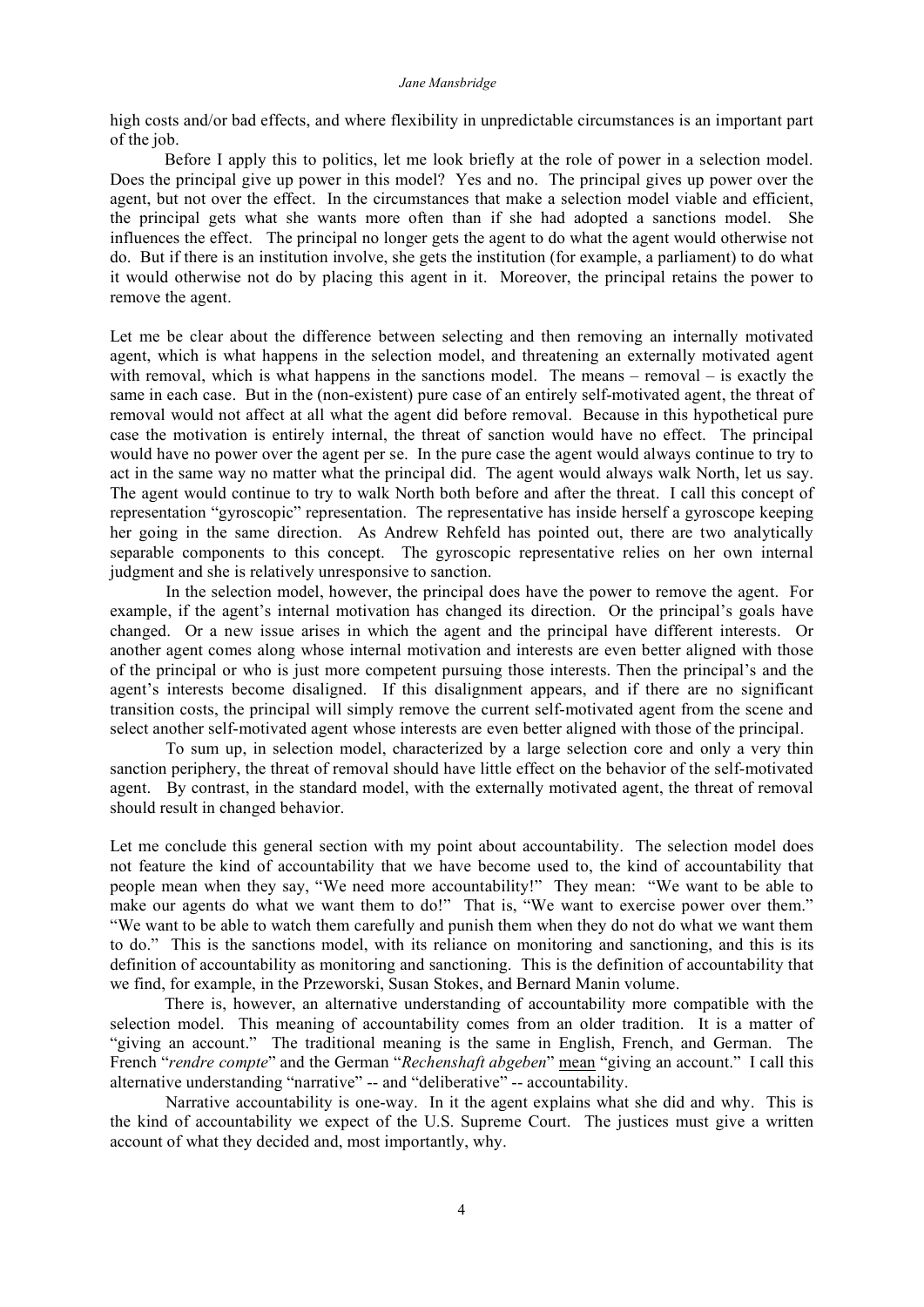Sometimes that narrative will not only explain but also try to educate the principals in why, let's say, things were so difficult and so the results were not as expected, why some choices were made and not others, and what the prognosis might be for the future.

Sometimes, however, the giving of an account becomes dialogic, even deliberative, as the principal not only listens to the narrative but asks questions and perhaps volunteers information. So the interaction is two-way and often mutually educative. Ideally such an interaction can have positive normative properties – it can be an interaction among equals, or at least conduce to equality among the interlocutors.

These two models, the sanctions model and the selection model, apply in many realms. In the field of organizational studies, Douglas McGregor distinguished as early as 1960 between what he called "Theory X," appropriate to situations in which employees will avoid work if they can and do not care about organizational goals, and "Theory Y," appropriate to situations in which employees intrinsically enjoy their work, just as they enjoy play or leisure, and can be internally committed to the aims of the organization. Self-motivated employees, McGregor theorized, would be the more likely to exercise imagination, ingenuity, and creativity in their work.

The field of public administration in the early 1940s also saw what was called "the great debate" between Carl Friedrich and Herbert Finer on the best way to secure responsible and ethical conduct among public officials. Friedrich argued for selecting self-motivated persons who sincerely wanted to work for the public interest and reinforcing those internal commitments, while Finer argued for external sanctions and controls.

We can see a parallel these days in the funding world. In an earlier era, donors would select, to receive their money, organizations with a reputation for integrity, managed by individuals with a reputation for competence and integrity. They would then trust that their money was being used flexibly in the best way possible. Now donors want measurable outcomes, so that they can monitor the process and punish and reward accordingly. As a result, sometimes they get efforts aimed at creating the best measurable outcomes, which may not be the outcomes they actually want.

Strangely, in the debates between Friedrich and Finer in the 1940s, neither argued for "contingency theory" or what I am calling a "core-periphery" model balanced to match the context – that is, the four factors mentioned earlier.

Neither pointed out that when a context can support a selection model, selection will be more efficient than sanctions. But when a context cannot support a selection model – when most of the agents are narrowly self-interested or corrupt, for example – then you need a sanctions model

Nor did either make a normative argument for the value of certain kinds of relationships between principals and agents – relationships built on mutual respect, mutual trust, the capacity to forge common interests, or the feeling of solidarity that we all have experienced in working with others toward a common goal.

So this is what you should ask: "Can the situation support a selection model? Is it viable? Are there agents with trustworthy internal motivations out there? Is it hard to monitor what I want? Does monitoring and sanctioning have relatively high costs? Do I want from my agent flexible behavior adapted to unforeseen circumstances? If so, a model with a large selection core and a small sanction periphery will be better than a model based primarily on sanctions.

Now let me apply these models to the political realm. Here the principal is the voter, the constituent, and the agent is the representative.

I will begin with an historical story. Once upon a time, back in the U.S., everybody, that is, every educated political scientist, knew about these two models. Both of the models were once completely accepted in U.S. political science.

In the U.S., the very first article to study carefully the relationship between constituents and representatives was Warren Miller and Donald Stokes's "Constituency Influence in Congress," published in the *American Political Science Review* in 1963. This article has become a classic. It is the fifth most cited article in the APSR in its entire history. In this article, Miller and Stokes specified two ways in which constituencies control their representatives.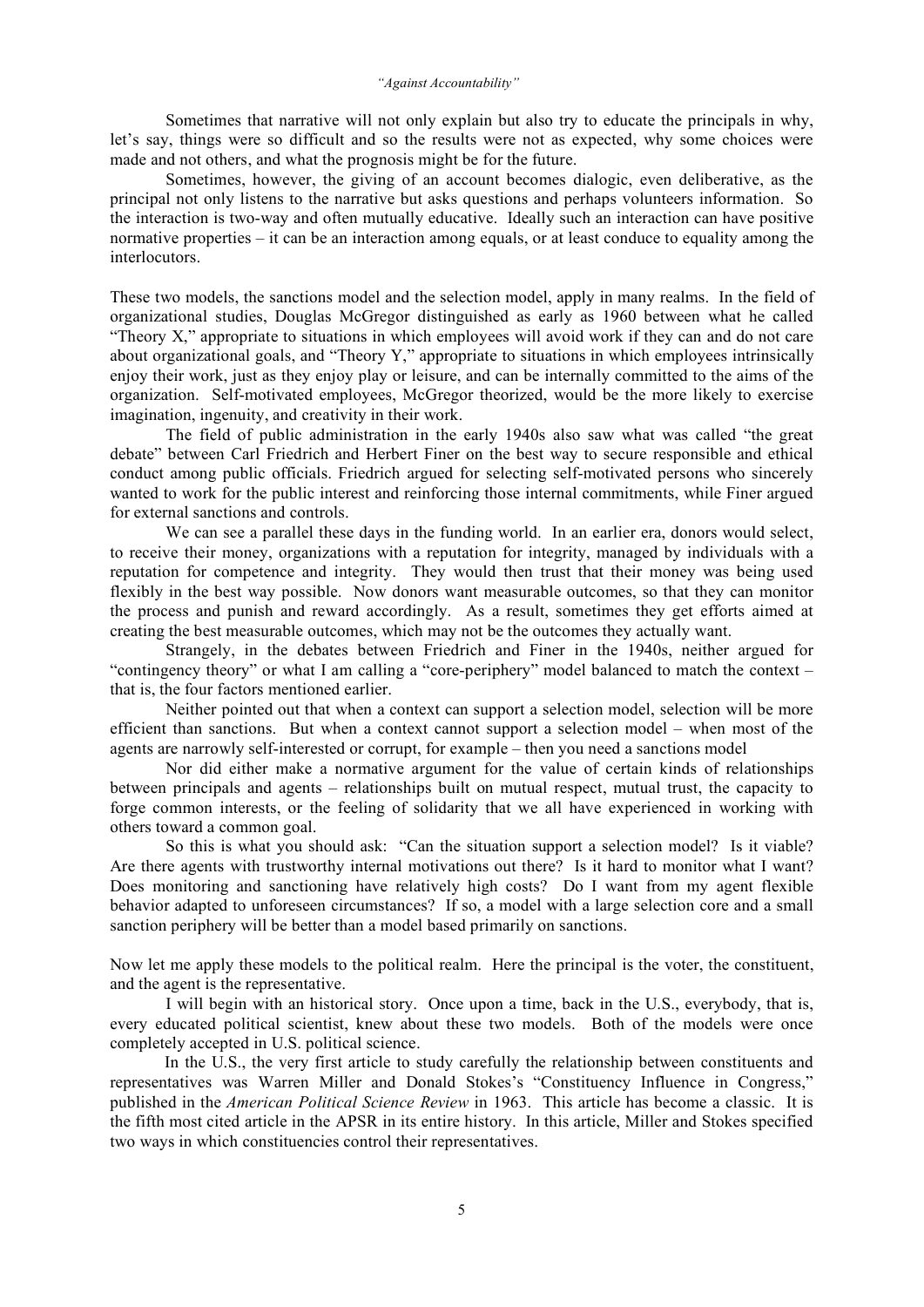The first is "for the district to choose a Representative who so shares its views that in following his own convictions he does his constituents' will." This is the selection model. Unfortunately, their famous "diamond model," modeling the two paths, did not make the selection component conceptually central or even clear.

Their second path is "for the Congressman to follow his (at least tolerably accurate) perceptions of district attitude in order to win re-election." This is the sanctions model. Again, the diagram did not make the sanction component of the second path conceptually central or even clear.

But that is what these two paths are: a selection path and a sanctions path. These two paths formed the two sides of what Bob Erickson later called their "well-known 'diamond model' of political representation," which implicitly and non-controversially assumed that selection played a coequal role with sanctions.

Ten years after Miller and Stokes, John Kingdon's classic *Congressmen's Voting Decisions* also made that assumption. He began his discussion of the mechanisms of constituency influence by stating, "The simplest mechanism through which constituents can influence a congressman is to select a person initially for office who agrees with their attitudes." "Members of Congress, he wrote, "fully recognize the importance" of this "simple, elemental point. It often happens that a congressman never feels pressured by his constituency and in fact never even takes them into account, simply because he is 'their kind of people' anyway." He concluded: "That the recruitment process [which I call "the selection model"] affects congressmen's voting is an elemental, easy-to-understand proposition, but its profound importance cannot be emphasized too strongly."

However, only a year after Kingdon's book, his "simple," "elemental," "easy-to-understand" point of "profound importance" began to lose much of its traction in the profession, at least in the U.S. A series of works on Congress, beginning with David Mayhew's *Congress: The Electoral Connection* and Morris Fiorina's *Representatives, Roll Calls, and Constituencies*, began to depict a representative's prime motivation as the desire for reelection, with constituency control working through the sanctions made possible by this desire. This is the sanctions model.

Several political scientists noted that this model did not fit the facts as they saw them. So they tried to counter this trend. Robert Bernstein in his *Elections, Representation, and Congressional Voting Behavior: The Myth of Constituency Control* in 1986, showed that selection, not sanctions, did the work of producing constituency-representative agreement in most of his cases. Bill Bianco showed the same thing in his *Trust: Representatives and Constituents* in 1994. But they had no effect on the reigning paradigm.

However, the two economists who edited the first volume on principal-agent theory – Pratt and Zeckhauser – did give the selection model one page in their analysis, which was otherwise one hundred percent on the sanctions model. In this one-page discussion they even pointed out how efficient the selection model was whenever principals could find agents with aligned interests.

Two years later John Lott independently applied what was in effect a selection model to politics, and showed the selection model doing most of the work of representative-constituency congruence. He compared the votes of the members of the House of Representatives when they were coming up for reelection and thus subject to sanction to when they were in their last term and thus not subject to sanction, and found little difference. (This analysis has been redone, finding more sanction effect in the reanalysis but still a strong selection effect.) But Lott's work, although noted by economists, did not have any effect on the reigning model, which continued to be the sanctions model.

By the late 1990s, however, we began to see some breakthroughs among economists. Geoffrey Brennan wrote a great article on the subject and Tim Besley began what was to be a series of ground-breaking contributions. And in 1999, the first rational choice theorist in political science took it up – Jim Fearon – ironically, in the volume by Adam Przeworski, Susan Stokes, and Bernard Manin on accountability. That volume was otherwise all about the sanctions model of accountability. It is a measure of the hegemonic status of the sanctions model by this time in political science that the editors did not seem to notice the challenge that Fearon's chapter posed to what they were saying throughout. In the introduction, after they had said what they wanted to say, anchoring their work in the sanctions model (which they simply called "accountability"), in the part right at the end where they were summarizing each chapter, they said, "Jim Fearon says x, y, z," and just summarized his chapter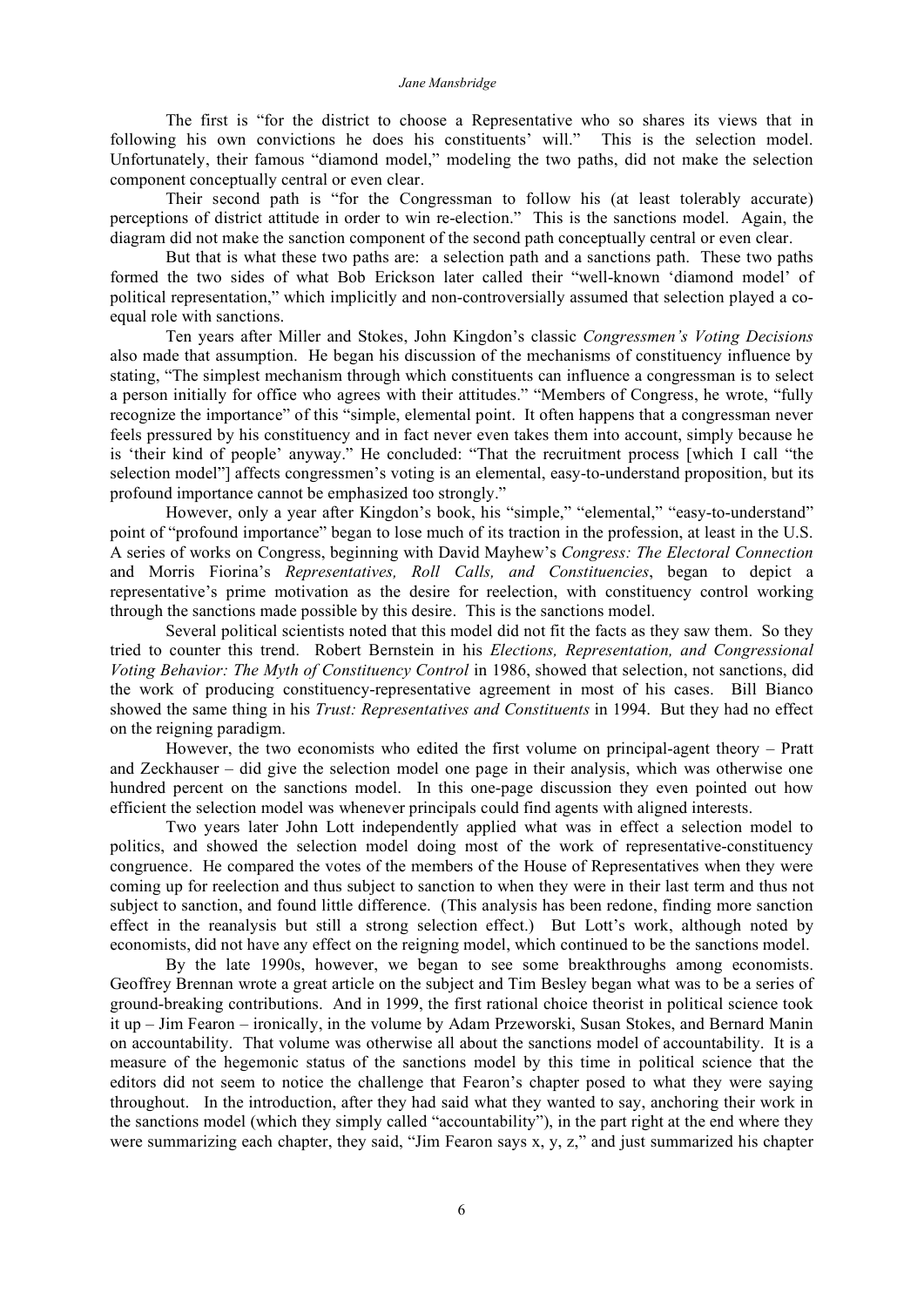in a couple of sentences, then went on to summarize the next chapter. Hardly a hint that Fearon had posed a direct challenge to their entire model.

By now, however, in economics and to some degree in political science, the selection model has been rehabilitated.

I should point out that, at least in the U.S., the selection model, far more than the sanctions model, corresponds to what the voters and their representatives want. The voters may cry, "Accountability!" but they also want representatives who are internally motivated and are not driven by reelection incentives. When George W. Bush was running for the U.S. presidency against John Kerry in 2000, he was able to tar Kerry with the charge of "flip-flopping," meaning that Kerry was responding to constituency pressures. He did not charge Kerry with responding to special interests, but instead with responding, in effect, to the re-election sanctions of his own constituency. Bush knew that the voters would not like that. When John McCain was running for the presidency, he pointed with pride to the unpopular positions he had taken. Why? Because he knew that *not* responding to his constituency made him a more attractive candidate. Voters by and large prefer a selection candidate whom they learn enough about to begin to know and trust. Then they want that candidate to go on being what the candidate had been all along. They prefer candidates to act consistently like one or another recognizable type – a Democrat, a homeboy, a liberal, conservative, libertarian, or whatever, so they know who she is and can predict what she will do.

The representatives also like this model. They want to be themselves, often at a time of their lives when being themselves may be more important than any other incentive. They often went into politics because of a set of principles, and they want to continue to be able to practice those principles.

So is the selection model just Burke's "trustee" dressed up in economic wording? No. Of course there are similarities. But one big difference is that there need be no implication of hierarchy in the selection model. In the United States, one member of congress told Richard Fenno, "To me, representative government means you *hire a guy to use his own judgment*; and if you don't like what he does, you fire him. But you don't keep after him all the time. If it isn't my function to use my judgment, then what the hell is my function? And if that's not my function, I don't want the job." An Illinois state representative whom I interviewed in 1982 similarly imagined speaking to a constituent, "You hired me to use my judgment about things [that] you can't even know about yet, and I plan to use that judgment, and if you think that I have been wrong on a kind of consistent basis then you certainly have an obligation to move me out of office the next time round." Both of these legislators linked the use of their own self-reliant "judgment" to being "hired." Both saw themselves as exercising their judgment until such time as the voters decided to remove them. These features, described in such parallel language as to suggest a common perception, evoke a selection model. In the hiring model, the voters – the principals – are in status higher than the agent. They do the hiring and firing.

In fact, sometimes (not always) gyroscopic representatives in the selection model are descriptive representatives. They are "like" their constituents in some respect that the voters consider fundamental. They were born in the same part of the country, perhaps even in the same town if it is local representation. They have the same occupational background – they were farmers, or they grew up on a farm; they were miners, or came from a mining family. They are of their constituents' religion, or ethnicity, or gender. These are all characteristics that signal a likeness to the constituents that makes it more probable that when a representative follows her inner gyroscope, she will do what the constituent wants. The U.S. constitution has a descriptive requirement for anyone who becomes president – that they be born in the U.S. These cues are not hierarchical – they are horizontal. Voters can say of such representatives what the voters for Sarah Palin in the U.S. often said: "She's like us." This is not a hierarchical model.

This desire for "likeness" is one version of a selection model. The desire for a person of integrity committed to one's own political principles is another version. The desire for a trustee, possibly stronger in earlier eras, is yet another.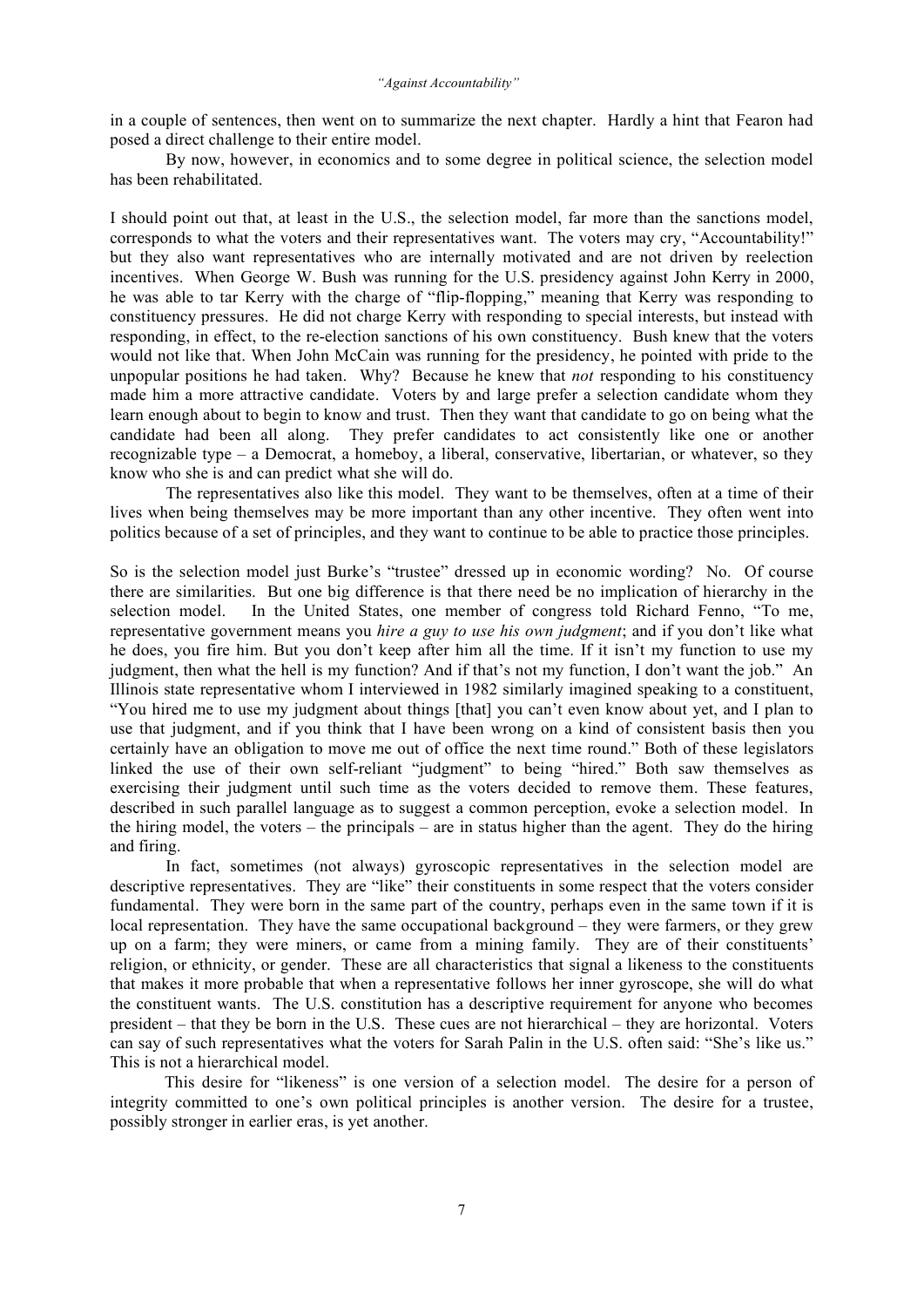One major implication of the sanctions model is that competitive elections are good and long incumbencies are bad. Competition allows sanctions to be wielded and makes the candidate responsive to sanctions. That's good. Incumbency protects a representative from sanctions. That's bad. In a selection model, however, these implications do not necessarily follow. In a selection model, it depends on the circumstances. To see if a non-competitive seat is good or bad, to see if a long incumbency is good or bad, you have to look at the circumstances.

First, you see if the policy preferences of the representative and the constituencies are more or less congruent.

Second, you see if the party system that produced the incumbent and accompanies the incumbent is lively or not, able to produce a more competent, more congruent replacement, or not. In some seats, the party is more or less in the incumbent's pocket. Even if there were a more competent, honest, or even more congruent potential replacement, the party would never dream of challenging the incumbent. That is bad.

Third, you see if the media in the district are vital, active, capable of investigating and reporting if there is any underhanded dealing, and eager to do so. If the incumbent swims in such active media, that can reassure you that in this long incumbency, the selection model is working. If not, that is bad.

In short, it is not the incumbency itself, or the lack of competition itself that is bad, but incumbency and lack of competition in the context of divergent preferences¸ a party subservient to the representative, and a moribund media.

Parties in the U.S., Great Britain, and Europe often work on a model with a relatively large selection core, in that the people the parties choose to run for office are usually individuals who already believe in the party principles. The party network, which is a relatively close interlocking network, allows the selectors to know quite a bit about the reputations of the other party members, so they can tell who is a "true blue" believer in the party principles. The selection model is a bit less strong in first past the post single member district systems and very strong in PR list systems, but it applies to some degree throughout. Long incumbency in such systems is not necessarily an evil.

Another implication has to do with transparency. If the representative genuinely has goals that are aligned with those of the principal, transparency is not so important.

Deliberative theorists are finally realizing that transparency often has great costs. Kant wrote, "All actions relating to the right of other human beings are wrong if their maxim is incompatible with publicity." It is the maxim that has to be open to publicity, not all instances of deliberation.

Any negotiation theorist or practitioner will tell you that "integrative solutions" are the negotiator's Holy Grail. An integrative solution is one in which you find some solution that meets both parties' needs without compromise. Mary Parker Follett, the great organizational theorist who invented the concept in 1925, gave as her example of an integrated solution an incident at the Harvard library when she wanted the window shut to avoid a draft while another patron wanted it open to get more air. Her solution, opening the window in the next room, gave both parties what they wanted. In another example, after the war between Egypt and Israel, Israel wanted the border between the two countries moved to afford them more protection. Egypt refused to give up any land. The problem as originally defined involved two points on the same scale, a clear zero-sum conflict. But if Egypt wants to maintain its national pride and sovereignty while Israel wants security, a demilitarized zone under Egyptian sovereignty gives each of the two parties much of what it wants. This is an integrative solution. To reach such a solution, each party has to reveal fairly frankly what it really wants. Sometimes one or both of the parties won't even know what they really want and have to find out in the course of negotiation. These negotiations cannot be public, as the parties will not be able to talk freely and frankly enough to do the work necessary to reach an integrative solution.

Gyroscopic representatives, working in a selection model, can be given considerable flexibility in such a situation. In such a situation they cannot be held accountable through close monitoring, but they can have the initiative and flexibility they need to come up with creative solutions.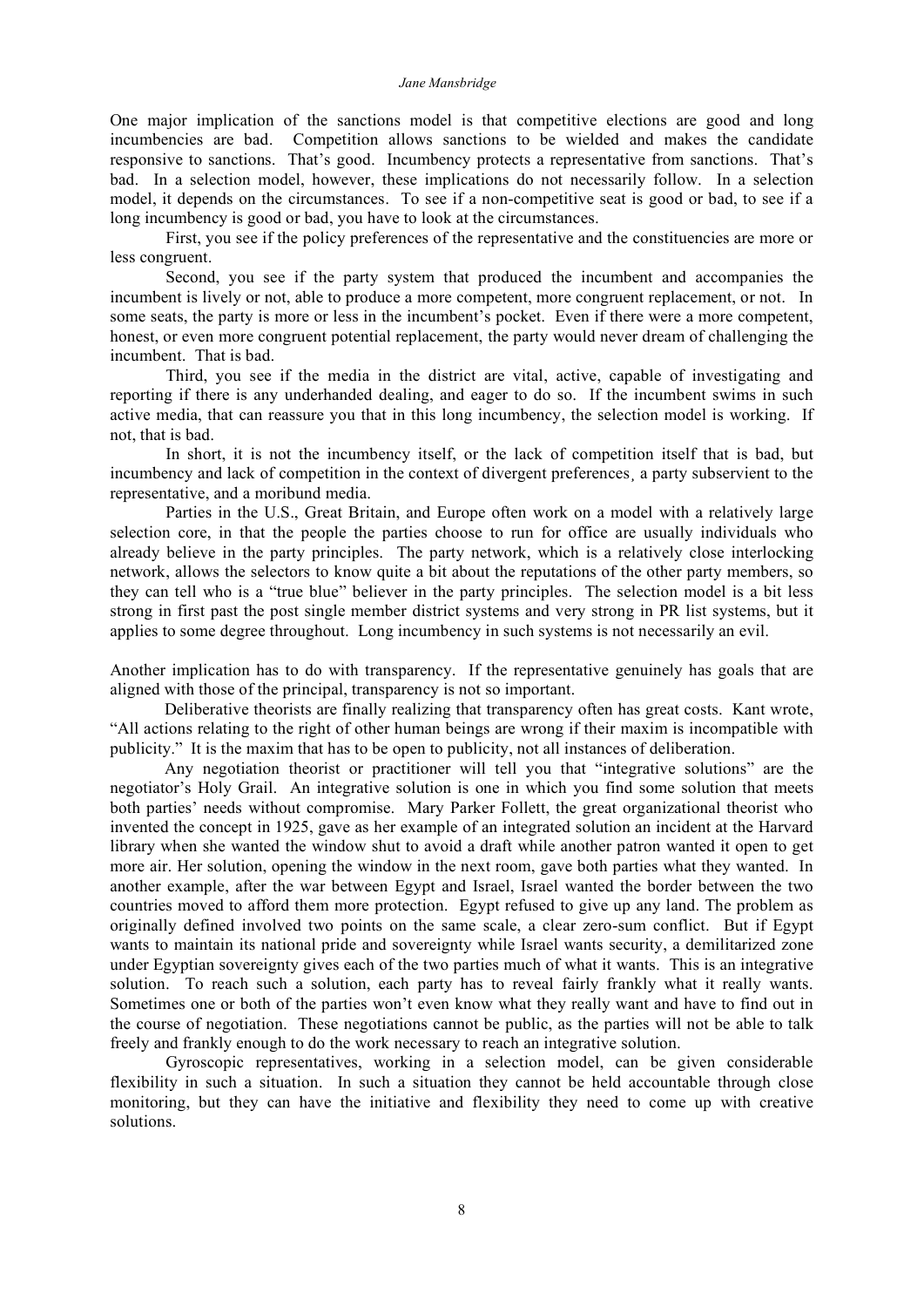We return now to accountability. As suggested earlier, in the pure case the selection model forgoes accountability based on monitoring and sanctions. It substitutes narrative and deliberative accountability.

The high courts of many countries, for example, and the EU bureaucracy practice narrative accountability. In the EU bureaucracy, narrative accountability is good, but not sufficient. But the knee-jerk response is to demand more accountability  $-$  in the sense of standard, sanctions-model accountability. I think this is wrong.

Is the solution to the EU's "democratic deficit" more accountability  $-$  i.e, increased monitoring and sanctioning? Not in all cases. It depends, as I've said, on the context. Are principals and agents really aligned? How would one know? The principals, in the case of a nation, may have internally conflicting interests. What are the costs and benefits of monitoring? Sanctioning? What is the need for initiative, flexibility?

I believe that in cases where a selection model is possible, it would often be more effective to institute more deliberative accountability than to give up and substitute a sanctions model. In the EU bureaucracy there is already considerable deliberative accountability through stakeholder groups – this system is relatively well developed. But what about developing more deliberative accountability with ordinary constituents? Perhaps bureaucrats promoting unpopular policies could meet with a random sample of the public in a Deliberative Poll. Perhaps they could be mandated to defend their policies at hearings called whenever a group had gathered a certain number of signatures. The selection model is in many ways a new idea, so it requires new thought and new suggestions.

I want to point out before closing that the selection model is not an ideal. It can be efficient, for the reasons I have shown. It has some attractive normative properties, in that it builds on and often sustains a well-founded relationship of trust between principal and agent. But it has significant pitfalls as well.

In many cases in world history, the selection of a leader because of assumed similarity of interests can be a façade for corruption and actual divergence of interests.

Sometimes the selected representative himself may genuinely see himself as one thing  $- a$ compassionate conservative, for example. Then he may turn out to be another thing – a neoconservative.

Sometimes no matter what the potential representative says at election time, people may attach their fantasies to a selected representative and be deceived.

Sometimes a person can be a perfect gyroscopic representative on one issue (say, New Labor) and be selected on that dimension, but when another issue arises, say the Iraq war, act perfectly according to his own gyroscope but without anyone who voted for him knowing that this would be how he would act.

To sum up, then, the selection model is not perfect. But its defects may not always be appropriately remedied by simply moving over to a sanctions model. I am suggesting a more contextual approach.

- Recognize the significant costs of monitoring and sanctioning.
- Recognize the efficiency and moral values of a selection model.
- Recognize the specific pitfalls of a given selection model and work on those problems. Don't just throw the model out without thinking.
- Depending on the circumstances, ask how large the selection core and how large the sanction periphery should be.
- Enough of automatic calls for "more accountability."

Thank you.